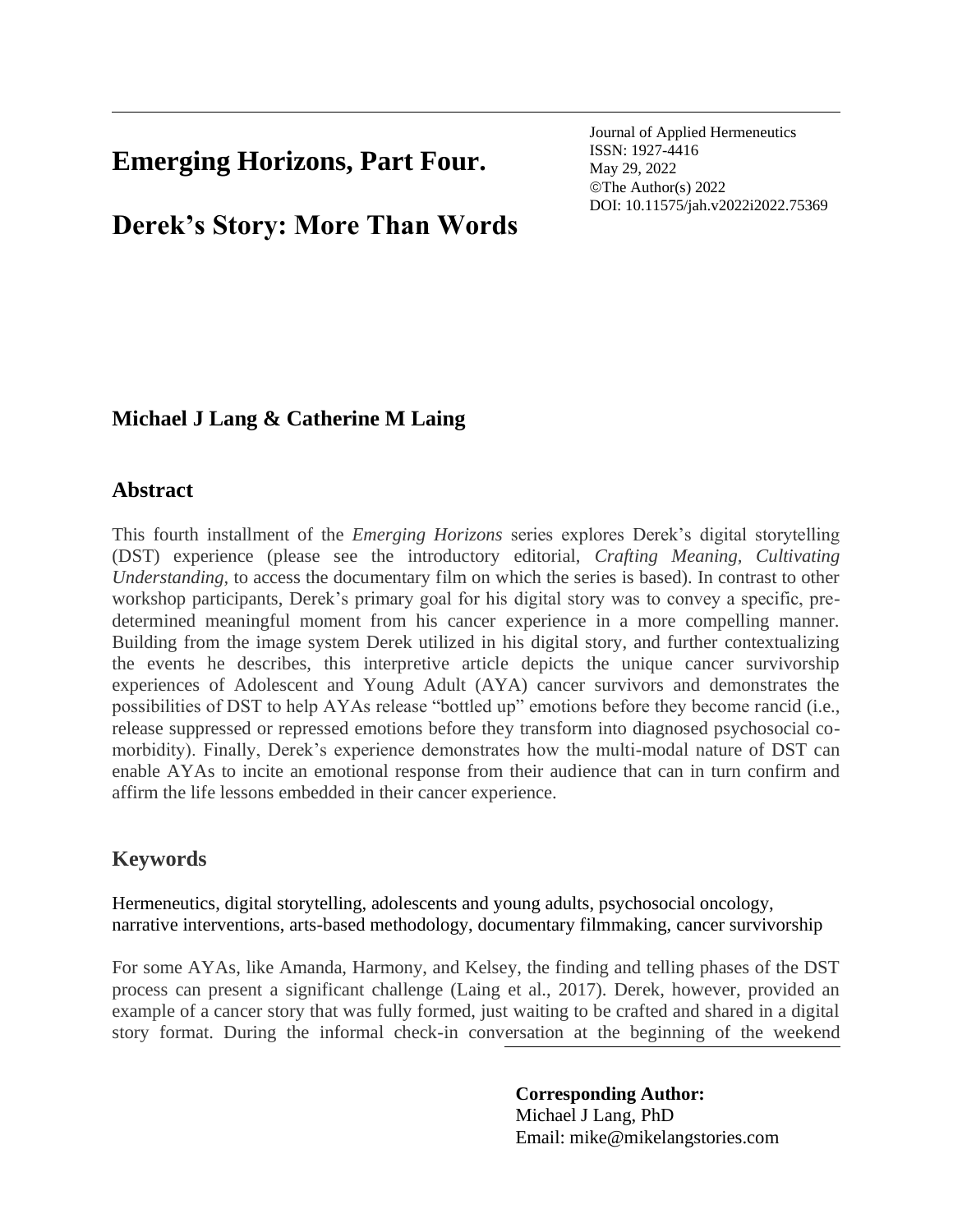workshop Derek shared, "mine came together pretty quick," and stated that after the evening Introduction to DST session he was "thinking about it the next day, all day. And then, I just put it down on paper." In actuality, he had been thinking about his story for a much longer period of time as he shared both the climax moment and controlling idea of his story with me during the study intake phone call.

However, this detail was not included in *Emerging Horizons*, and through the first half of the film, Derek's ease of identifying his meaningful moments and determining the controlling idea for his story was a mystery. It was apparent during his description of the moment where he "released" his emotions that he had already spent a significant amount of time reflecting on his cancer experience, but it was not until watching his digital story in the film that the particular provocation of this experience was revealed. The DST workshop was not the first time Derek and I spent time reflecting on his cancer story together; we had history.

For 10 years (2009-2019), I facilitated week-long adventure expeditions for AYA cancer survivors and supporters with the charity I founded called *Survive & Thrive Cancer Programs.* Derek was an alumnus of the 2013 Owyhee River kayaking expedition, and that experience was central to his digital story. By recounting the trip in vivid detail, he revealed how he underwent much of the reflection that occurs in the finding and telling phases of the DST process through the journaling, morning quiet times, and group discussions that occurred during those eight days on the river. In contrast to participants like Harmony, Kelsey, and Amanda who approached the DST workshop as an opportunity to begin storying their cancer experience, Derek had already spent considerable time exploring the meaningful moments of his cancer story.

Consequently, Derek's primary goal for his digital story was to convey a specific meaningful moment from his cancer experience in a more compelling manner. He stated in his opening line of the film, "I have told people that story, but I don't know if people realize how profound it was for me, I guess." Expressed differently, for Derek, crafting and sharing (Laing et al, 2017; Lang et al., 2019) his cancer story using words alone was not sufficient to convey the significance and meaning of that particular story to his audience. Through the reflective lens of Derek's kayaking expedition, his experience in *Emerging Horizons* revealed how DST could help AYAs release the "bottled up" emotions that can follow them through the wilderness of cancer survivorship, and then convey the transformational nature of that expedition in a more meaningful way upon their return home.

### **Bottled Up: Experiencing the Wilderness of Cancer Survivorship**

*Derek: My emotions kind of just built up, and then, there was a moment where it all just released. And I didn't really know that I was bottling it up but, it was a big moment.*

The most commonly used definition of cancer survivorship in an academic setting is "from the moment of diagnosis and for the balance of life" (Rowland, 2007, p. 29) regardless of the ultimate cause of death. However, in colloquial usage and where treatments are undertaken with curative intent, the term cancer survivorship is commonly used to refer to the period of time following acute treatments. Using either definition, Derek was a "cancer survivor" when he attended the kayaking expedition, despite his three-month scan results being inconclusive, and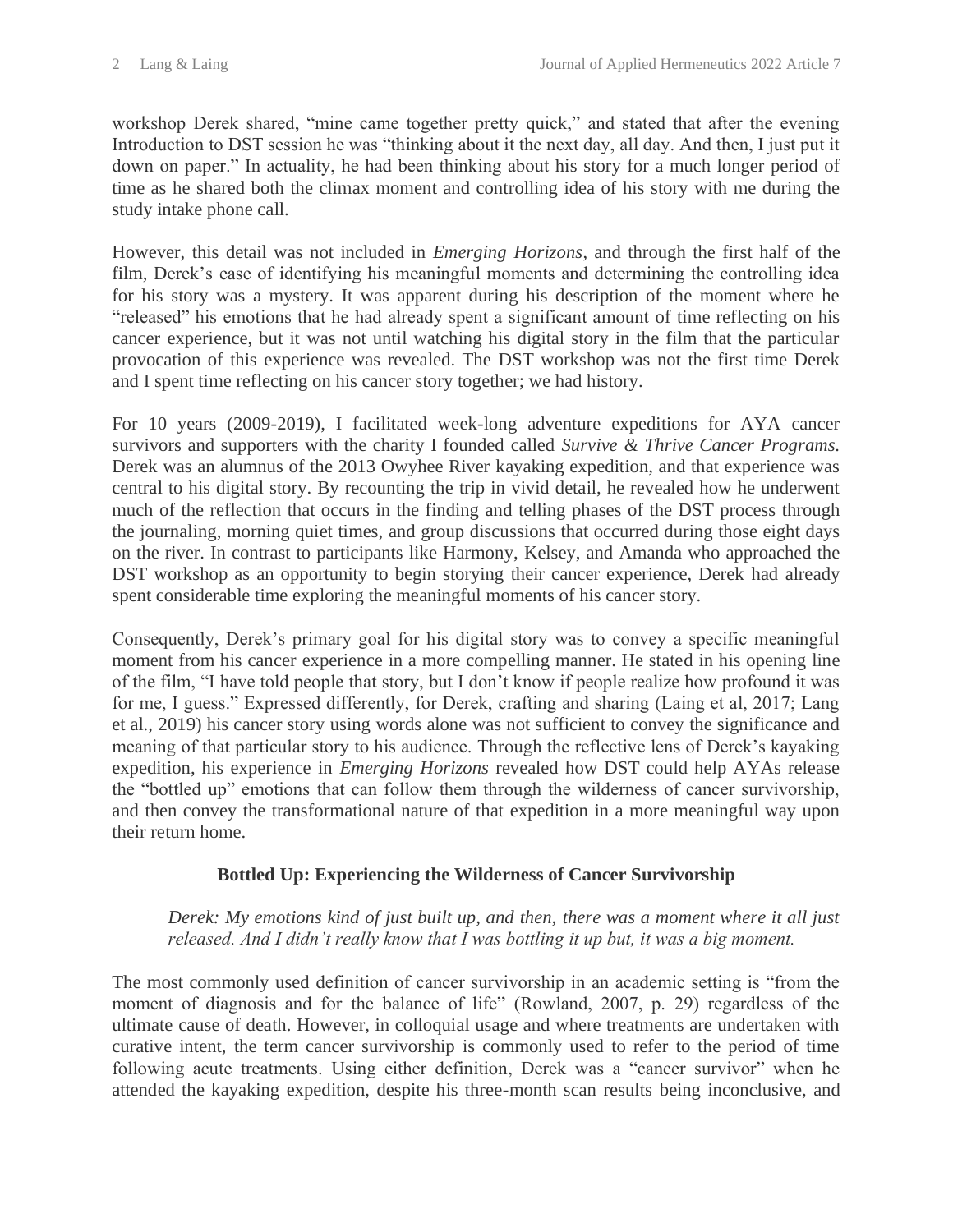like other AYAs, his transition from acute treatment to survivorship had triggered strong and conflicting emotions (Jones et al., 2020). He described this in his digital story by saying, "I could tell that something still didn't feel right. I was supposed to be a survivor and feel better about being done treatments. Why was I apprehensive? Why wasn't I happy? I had cheated death."

The post-treatment cancer survivorship phase for AYAs can paradoxically feel both turbulent and still at the same time. This can occur as survivors continue to struggle with the late or longterm effects of cancer treatments (i.e., neuropathy, fatigue, anxiety, depression, financial toxicity, body image, etc.; Jones et al., 2020) while lacking the regular interaction with cancer care professionals that defined the past months, or years, of their lives. In this way, the kayaking trip depicted in Derek's digital story could provide a salient metaphor for the cancer survivorship experience: the river is loud and turbulent, the surrounding landscape quiet and isolated. Cancer survivorship can be challenging because it is an expedition that encompasses both the turbulence of a white-water river and the loneliness of the wilderness. In particular, feelings of isolation and loneliness may be severe for AYA cancer survivors as the lack of interaction with healthcare providers is compounded further by the challenge of relating to, and engaging with, their prediagnosis peer group (e.g., due to missed or delayed life milestones and/or loss of ability or desire to pursue certain activities; Kent et al., 2012; Zebrack & Isaacson, 2012). This phenomenon is why many AYAs experience a profound sense of relief that comes from connecting with cancer survivor peers who understand (Kent et al., 2013; Treadgold & Kuperberg, 2010; Zebrack et al., 2006; Zebrack & Isaacson, 2012) and could also be why I never had to recruit participants for our *Survive & Thrive* expeditions. AYAs like Derek always found us; they were searching for connection in the wilderness.

With this context, Derek's description of the feeling he was hoping to create through the music selection for his digital story holds substantial meaning. When searching for his song I asked him, "What is the feeling you are trying to create?" He responded, "Well, it's kinda like, loneliness, I guess." I immediately picked up on the connection between loneliness and the wilderness imagery he was using in his story, and using "wilderness" as a keyword, we found a unique song that distinctly cultivated this feeling. Indeed, in the AYA screening Kelsey immediately responded to Derek's story by saying, "I loved the music, it really fit your theme." The agreement from the group following her comment confirmed that we all resonated with Derek's aural representation of the loneliness of cancer survivorship.

However, for Derek, the survivorship challenge he specifically wanted to address in his digital story was the "bottling up" of his emotions (i.e., emotional suppression or repression; Weinberger, 1979). He used this phrase to describe his experience multiple times throughout the DST process as well as embedding it directly in his story. Remarkably, as I watched Derek's digital story and saw myself in some of the photos, I realized his emotions were not the only bottled thing that made an appearance on that particular kayaking expedition.

On day two of the trip, I found a Pabst Blue Ribbon (PBR) beer floating in an eddy at the side of the river. It was not surprising to find the can, as river rafting culture includes drinking copious amounts of cheap beer, but it was surprising to find it fully intact. The can was faded and dented but the seal was unbroken, and its discovery was extraordinary enough that it bobbed to the surface of my memory six years later while watching Derek's story. The PBR became a mascot,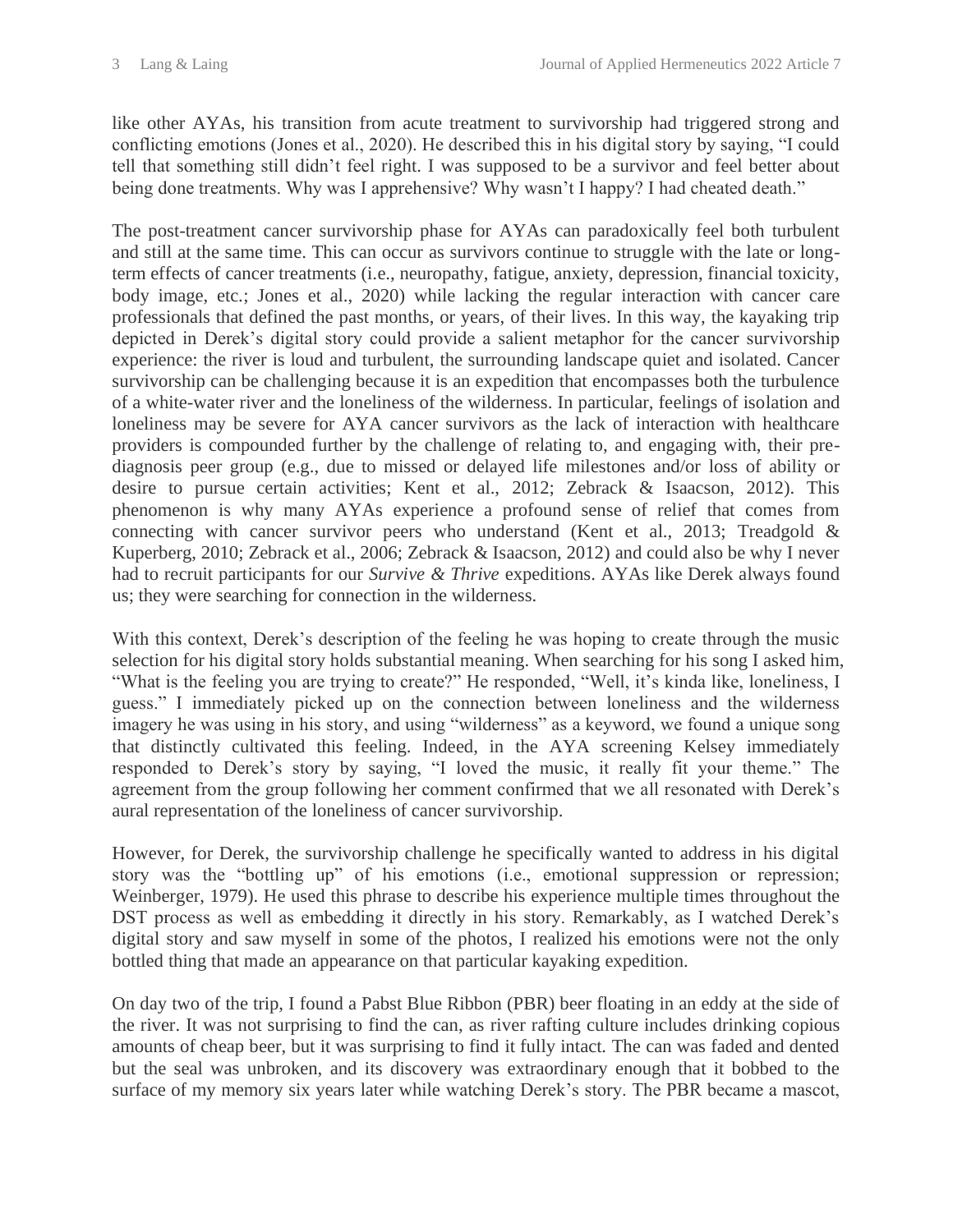of sorts, for the rest of Derek's trip. I would carry it in the front of my open kayak until it was washed out in a rapid, rediscovered in the calm water downstream and returned to my boat. Its durability was inspiring, and to honor the many miles it travelled downstream with us, we decided to open it when we arrived at the take-out. <sup>1</sup>After the first sip led to a bout of dry heaving, we poured the rest of it out as an "offering" to the river for our safe passage. Despite our attachment to the PBR, once it was opened, we were eager to leave it behind.

Derek's "bottled up" emotions portrayed in *Emerging Horizons* have a unique kinship with the PBR encountered on his kayaking expedition on multiple levels. First, both demonstrate that unless opened and emptied, bottled things may stay bottled indefinitely. The PBR was bleached and dented but still intact after floating in the river for weeks or months, and in Derek's digital story it is apparent that the strong emotions tied to his cancer experience also persisted as he resumed regular activities post-treatment. Similarly, the frustration that Derek felt because of his inability to convey to others the significance of his emotional "release" during the 24-hour solo (i.e., "people didn't really seem [to think], like, it was that good of a story") persisted, despite the kayaking expedition occurring six years prior to the DST workshop.<sup>2</sup>

Second, bottled things can temporarily disappear in the turbulence of life's rapids. I was shocked every time the PBR bobbed to the surface in the calm pool below a rapid in the same way Derek described it as "a complete shock" when he began crying while reading the letters from home and realized that he had been repressing his emotions since the first day of diagnosis.<sup>3</sup> Furthermore, just as Derek was surprised by his emotional release on the 24-hour solo, he was also surprised by the intensity of the emotions he experienced throughout the DST workshop. He told me this during a lunchtime conversation on the final day:

Mike: Do you feel tired at all? Derek: Uhhh, I don't know. I was definitely getting emotional . . . Mike: As you were watching it? Derek: . . . yeah. Mike: Like, every time you watch it? Derek: No, not every time, but certain parts.

Derek was not alone in his astonishment at the intensity of the emotions that surfaced throughout the DST process as all participants indicated the same sentiment in their final interviews. Throughout the film it was apparent that the DST process surfaced emotions that had been submerged by the persistent current of daily life.

Finally, the turbulence of the river, the scorching sun of the desert, and the constant battering of rocks can conspire to make both beer and bottled-up emotions more rancid over time. After listening to thousands of hours of AYA cancer stories on week-long expeditions like Derek's, I have learned that a cancer experience alone often does not create the strong, fetid emotions that bob to the surface long after acute treatment; it is almost always "Cancer, and . . . and . . . and . . ." It is the relentless battering of life's rocks and rapids in the sun-scorched wilderness of cancer survivorship that can transform common cancer-related emotions into psychosocial morbidity months or years after treatment completion. In Derek's case, it was his own cancer diagnosis and treatments, *and* his friend committing suicide, *and* his mentor dying of cancer, *and* the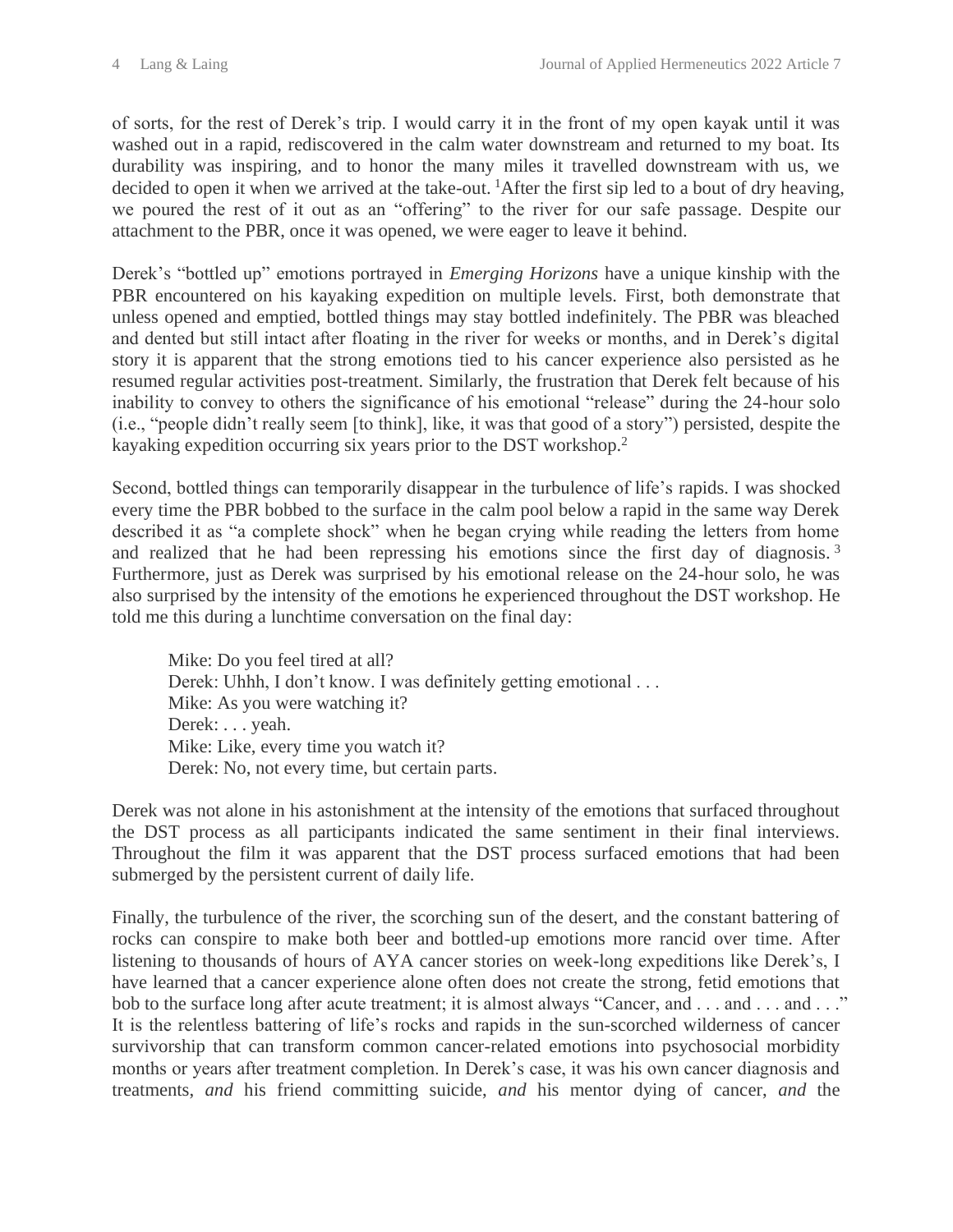uncertainty of his inconclusive follow-up scan, all compounding the usual pressures of young adulthood. Indeed, AYA cancer survivors could report a higher prevalence of psychosocial morbidity than both younger  $\left( \langle 15 \rangle \right)$  and older age groups  $\left( 40 + \right)$  because:

- the AYA phase of life naturally produces more turbulent rapids (i.e., career, family, finances, identity, etc; Docherty et al., 2015);
- the wilderness of survivorship is more severe (i.e., profound feelings of isolation; Zebrack & Isaacson, 2012);
- the opportunities to release bottled up emotions before they become rancid are more limited due to significant barriers to accessing psychosocial support (Holland et al., 2020).

It was clear that a deep desire of the AYA participants in *Emerging Horizons,* including Derek*,* was to break the seal of their suppressed, or in some cases repressed, emotional experience of cancer through the creation of their digital story.

Emotional suppression is defined as a deliberate withholding of emotional expression while repression indicates a lack of cognitive awareness of distressing emotion despite evidence to the contrary (Giese-Davis et al., 2008). In other words, repressed individuals believe they are not upset whereas suppressed individuals are aware of their negative emotions but choose not to express them (Weinberger, 1979). Both Amanda ("I hid a lot of that emotional stuff to make it easier for everyone else") and Kelsey ("smiling harder" to mask her true feelings) spoke of knowingly suppressing their emotional experience. In contrast, Derek's digital story provided an example of emotional repression as he did not recognize that emotional pressure had been building until the seal was broken during his 24-hour solo time.

Interestingly, Derek's storyline in *Emerging Horizons* also illustrated emotional suppression. While other AYAs purposely chose to suppress aspects of their emotional experience by not sharing it with others, Derek had tried to share about his moment of emotional "release" in the wilderness but was unable to convey it in a satisfactory way, so he stopped trying. He pushed that important cancer story back below the surface of the river, only to have it reappear periodically and remind him that one of the most important moments of his cancer experience was still not understood by the very friends and family who helped make that moment happen by writing him letters. Derek intuitively recognized that if he was going to be understood - pull that can out of the water, crack the seal, and empty it - he needed to use more than words. He needed to *show it*.

#### **More Than Words: The Meaning of River Rocks**

*Derek: It always seemed like, people didn't really seem like it was that good of a story,*  but to me it was, like, so profound... I would tell it to people, but it's hard to explain it in *words.*

After Derek's transformative 24-hour solo time next to the Owyhee River he was instructed to bring back two rocks. In the group discussion later that evening, each person put their name on one rock and placed it in a hat, while the other rock was labeled with one thing that they wanted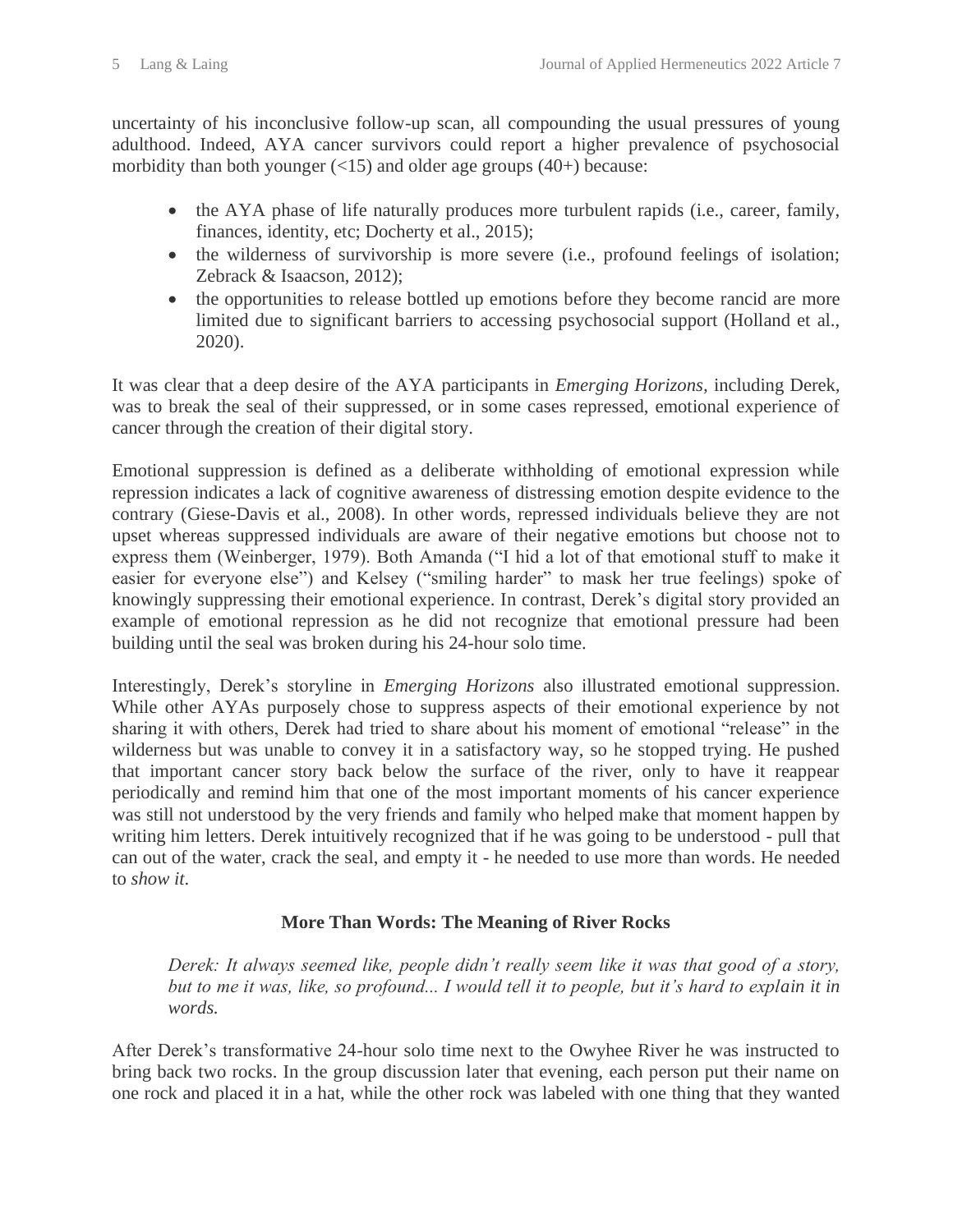to leave behind in the wilderness; something that they did not need anymore, or was holding them back, or weighing them down. Everyone was then encouraged to throw that rock into the river when they were ready, and they all found their own moment to let it go. It is hard to explain in words what it felt like to hear a rock splash into the river as you lay on the warm sand under a vast curtain of stars. It is hard to explain in words the satisfaction of watching someone pause in the middle of a rapid to drop a rock into the roiling foam. It is hard to explain in words the look on someone's face as they slowly turn around having confidently walked to the river's edge during dinner, let out an animalistic roar, and sent their rock flying a hundred feet downstream. As I reflect on these moments, I feel closer to understanding Derek's frustration and feelings of inadequacy with sharing his own transformative experience from that expedition. Sometimes, words are simply not enough.

Throughout the DST workshop, Derek was relatively quiet during group discussions and had a difficult time formulating responses during his interviews. He was self-conscious enough about his speech and word usage that I had to ask him to stop apologizing for "not saying things right" or "being good at answering" my questions in the pre-workshop interview. This uncomfortableness with words was also apparent before reading his story for the first time to the other AYAs. Even though his story came together quickly, and he was confident that it was a good story, he said, "I can go. . . ummm . . . pretty nervous, but ahhh . . ." Derek's struggle with words in the film directly mirrored the challenges he faced in conveying to his friends and family the significance of that moment during his 24-hour solo where he released the repressed emotions of his cancer experience.

Fortunately, hermeneutic philosophers through the ages (beginning with Schleiermacher in modern times) have expanded our understanding of what constitutes language (Gadamer, 1966/2007). They have demonstrated that silent images or artworks can "speak," and because of this, images and artistic composition are able to play an active role in discourse and understanding (Davey, 2013). After all, if an artist could express what they had to say in words, there would be no need for them to create the artistic form of their ideas (Gadamer, 1977/1986).

The creative possibilities inherent in the amalgamation of word, image, and composition could provide a keener representation of the author's inner emotional experience and, at the same time, open up that experience to a multiplicity of interpretations that cultivate deeper understanding. Indeed, the possibilities of the hermeneutic excess nurtured in digital stories highlights their potential as both compelling entry points into ongoing conversations and stimulants to keep conversation going (Lang, Laing et al., 2020). Consequently, for someone like Derek who continually deprecated his linguistic abilities, DST provided a significant opportunity to tell the story of his 24-hour solo in a way that everyone, himself included, could come to a deeper understanding of that experience. Clearly, Derek recognized this potential and plainly stated it during the AYA screening after Kelsey's story:

All our stories, you know, there were physical aspects and that is what we talk about when we go to the doctor, but you know it is the emotional stuff that we don't really talk about [nodding heads and sounds of affirmation from the group]. And this is a good way to talk about it *and show it.*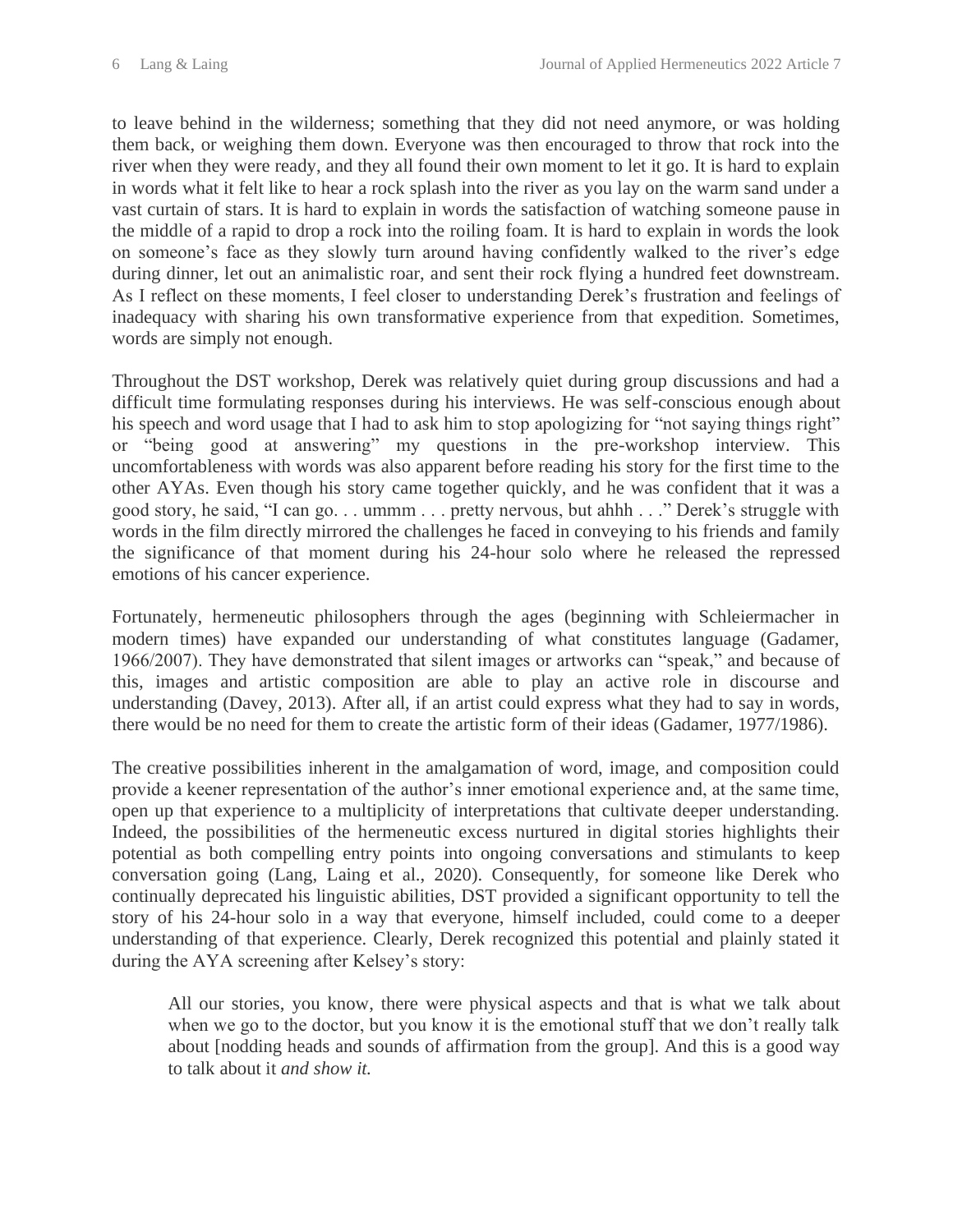The affirmation from the group spoke to the value of being able to "show" the emotional experience of cancer survivorship. Derek was not alone in his struggle to convey his cancer story using words alone. A central developmental task of young adulthood is learning to understand and articulate inner emotional experiences (Arnett, 2000), and therefore, an opportunity to *show* a cancer experience to others through a digital story in a safe, facilitated environment could support AYAs to both express and regulate their cancer-related emotions (Laing et al., 2017; Zebrack et al., 2015).

By using images and compositional elements to show his story, Derek was able to help his three friends who attended the final screening understand the deep significance of that wilderness experience. By overlaying the images of friends and family with the image of the canyon, he visually demonstrated his realization that he was *not alone* in the wilderness ("Oh my god, I am not in this alone. I am not doing this by myself"). This conveyed his appreciation for those supporters in a way that never seemed to be as meaningful when he thanked them verbally. More importantly, Derek's friends were able to understand how much cancer had emotionally affected him (i.e., "I was just as scared as anyone who had cancer"), even though he had not talked about it with them.

This deeper understanding of Derek's internalized fear and anxiety was evident in the discussion between Derek, his best friend Glean, and Kelsey's mother after watching Derek's story. The opening part of the discussion was not included in the film, but it began with Glean saying that they had done so many activities together (e.g., fishing, hiking, camping) since Derek's cancer experience, but this was something that they had never talked about:

Glean: This is something [fear and anxiety] I never thought, ummm, existed. Derek: Yeah! Kelsey's Mother: Why don't we talk about it?! We're all like that. None of us. It's like we don't talk about it, the elephant in the room. Derek: Well, especially men. . . Kelsey's Mother: Especially men, yeah! Derek: . . . Cause it is emotional.

Although this exchange portrayed the stereotypical characterization of men avoiding conversation about emotions, it also demonstrated that both Glean and Derek desired to understand and be understood. The digital story became a clear entry point into a conversation that they both desired. In the same way that I was able to ask Derek on the final day of the kayaking expedition what the "Letting Go" rock represented to him, he and Glean were able to start a conversation about the emotional side of Derek's cancer experience. The rock and the digital story came first, and the words followed.

#### **Returning to Life: The Importance of the "Other Rock"**

*Derek: I had a huge wave of endorphins flow through my body, and I never felt better in my life. I felt free like nothing was holding me back anymore. I had always tried to be strong, but really, I was just as scared as anyone with cancer.*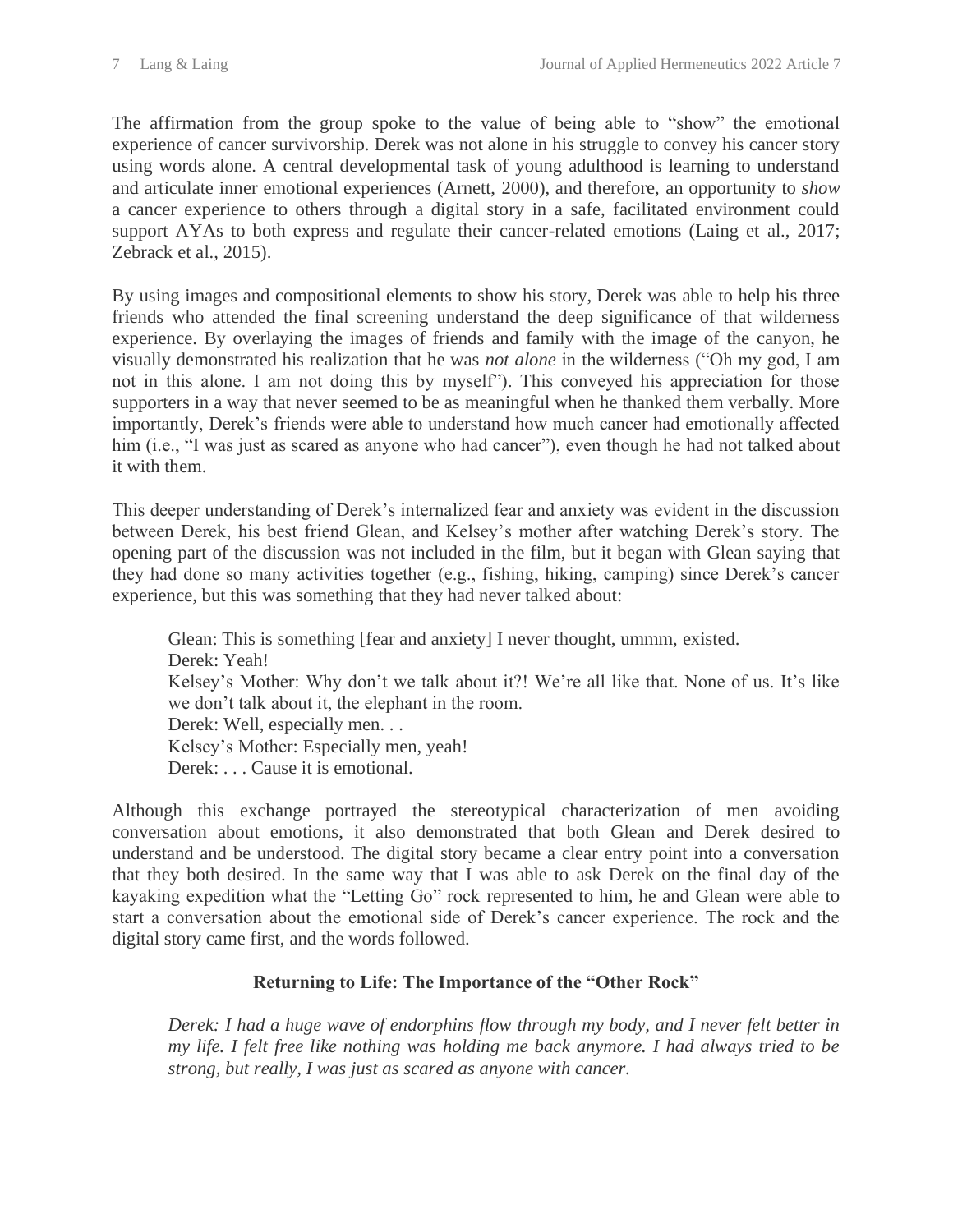On the last morning of Derek's kayaking expedition, the group blindly selected from the hat that contained the other rocks brought back from the 24-hour solo. Each participant had put their name on a rock, and everyone was instructed to choose one word that represented the person whose rock they selected, then think of a story from the trip that illustrated their choice. That night, during the final evening discussion of the trip, we shared the word and the story before placing the rock in our person's hand. I began the process with this prompt:

We appreciate what a person does, but we affirm who a person is. Appreciation comes and goes because it is usually related to something someone accomplishes. Affirmation goes deeper. It is directed to the person himself or herself. By far the rarer of the two is affirmation (Swindoll, 2005, p. 194). We have been able to see deep into each other's lives on this trip because together we have struggled and suffered, cried and laughed, and most importantly, listened deeply to each other's stories. Now that we have seen each other for who we are, we need to make sure that we *tell each other what we have seen.* Tonight, we speak truth into each other's lives.

Often, AYAs are appreciated for *what* they have accomplished (i.e., staying positive, being strong, beating cancer, starting a cancer charity, etc.) when being affirmed for *who* they are could be more important during the difficult transition from cancer treatments back to everyday life. In this way, a digital story could play the same role as a river rock, helping to affirm AYAs for who they are not just what they have accomplished. Specifically, in the DST process, screening and discussing digital stories provides an opportunity for affirmation through audience engagement (Lang et al., 2019) while re-watching a digital story in the months and years following the workshop can reaffirm the lessons embedded in it.

The word "affirmation" comes from the Latin root *firmare* which means "strengthen, make firm" (Online Etymology Dictionary, n.d.). The significant hardship of the wilderness can strengthen AYAs' physical, mental, and emotional resilience (Zebrack et al., 2015), and this needs to be acknowledged and celebrated, but just as importantly, the valuable lessons learned in the wilderness need to be understood and made firm in the heart and mind so that they can pay dividends throughout the rest of life (i.e., post-traumatic growth; Koutrouli et al., 2012). For these same reasons, the DST process also ends with affirmation through audience discussion (i.e., "tell each other what we have seen") that goes deeper than the surface level appreciation that storytellers receive through the "mandatory standing ovation."

In the animated discussion during both screenings, it is apparent that the words, images, and composition of Derek's story went beyond *telling* the audience what happened, it helped them *feel* what happened. In other words, the multi-modality of DST helped Derek incite the emotional response from the audience that he was looking for (Bethany: "It was really powerful." Kelsey: "That was so good!" Mike: "Yeah, Derek!"); a response that had been missing as he spoke the story to others. The enhanced emotional engagement from the AYAs and his friends affirmed the importance of that 24-hour solo as a transformative moment in his life story. For Derek, affirmation that the emotions he had experienced were real, normal, and could be understood by others was profoundly important, and together, the expedition and DST experience provided the opportunity to be affirmed. Furthermore, in all the discussions that occurred during the screenings, the conversation about cancer naturally shifted from appreciation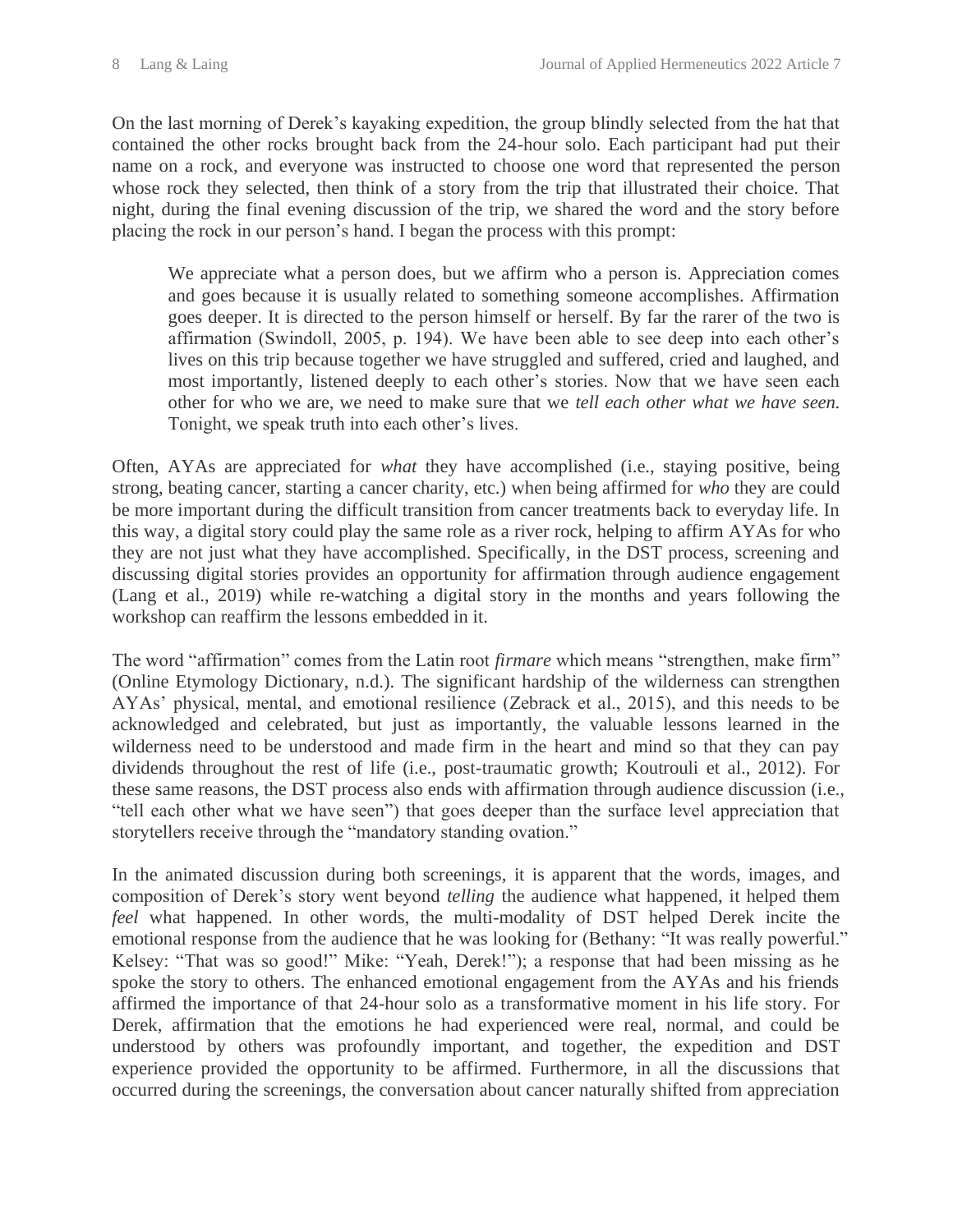(e.g., you were so strong, you beat cancer) to affirmation (e.g., you learned important lessons through your cancer experience, and now I am learning from you). The life lesson of "releasing bottled up emotions" that Derek learned in the wilderness was both confirmed and entrenched through audience discussion in this way. Consequently, in his final interview Derek described the DST screening as "a great experience," and revealed that he felt he had accomplished his goal of conveying the significance and meaning of that story.

The unique paradox of Derek's cancer survivorship experience is that, although he experienced a profound release of his bottled up emotions during the 24-hour solo, his emotions were again bottled up when he returned home and was unable to tell the story of that experience in a way that would help others understand what it meant to him. Many *Survive & Thrive* alumni have indicated that the return to everyday life after an expedition was the most challenging part of the entire experience, in the same way that the survivorship phase of a cancer experience can often be more challenging than acute treatments (Institute of Medicine, 2006). In particular, I have heard many AYAs describe the intense feelings of loneliness that can occur when they return to home, be it from acute cancer treatments or a wilderness expedition, and discover that they are not be able to fully convey the significance of that experience to their friends and family. Despite their desire to be understood (Laing et al., 2017), many AYAs like Derek stop trying to tell the story, when ultimately the depth of understanding they desire might not be possible with words alone. Showing their cancer story to their friends and family in digital story form could provide a valuable opportunity to be understood, and by consequence, decrease feelings of loneliness and isolation in their ongoing cancer survivorship expedition.

Many *Survive & Thrive* alumni, including me, also indicate returning to their rock in the weeks, months, and even years following their expedition. Some take their rock with them into surgery or chemotherapy treatments, others place it on their nightstand or on the dashboard of their car. I have my 23 rocks in a basket next to my desk and periodically look through them to be reminded of who I am amidst the challenges, triumphs, and more often the monotony of everyday life. Similarly, AYAs indicate returning to their digital story often to be reminded of who they are (Laing et al., 2017), and in this way, both river rocks and digital stories can act as touchstones to help endure and navigate the rapids of life. They are much more than simple river rocks or a composition of words and images; they are a word and a story, a reminder and an affirmation. Derek's DST experience in *Emerging Horizons* demonstrates that it is possible for AYAs to embrace transformation in and through the wilderness of cancer survivorship by releasing their emotions, telling the story, and then taking it with them as they move forward in their lives. If this can be accomplished it is possible to feel, as Derek said, "free, like nothing was holding me back" after cancer.

#### **References**

Arnett, J.J. (2000). Emerging adulthood: A theory of development from the late teens through the twenties. *The American Psychologist, 55*(5), 469–480. [https://doi.org/10.1037//0003-066X.55.5.469](https://doi.org/10.1037/0003-066X.55.5.469)

Davey, N. (2013). *Unfinished worlds: Hermeneutics, aesthetics, and Gadamer.* Edinburgh University.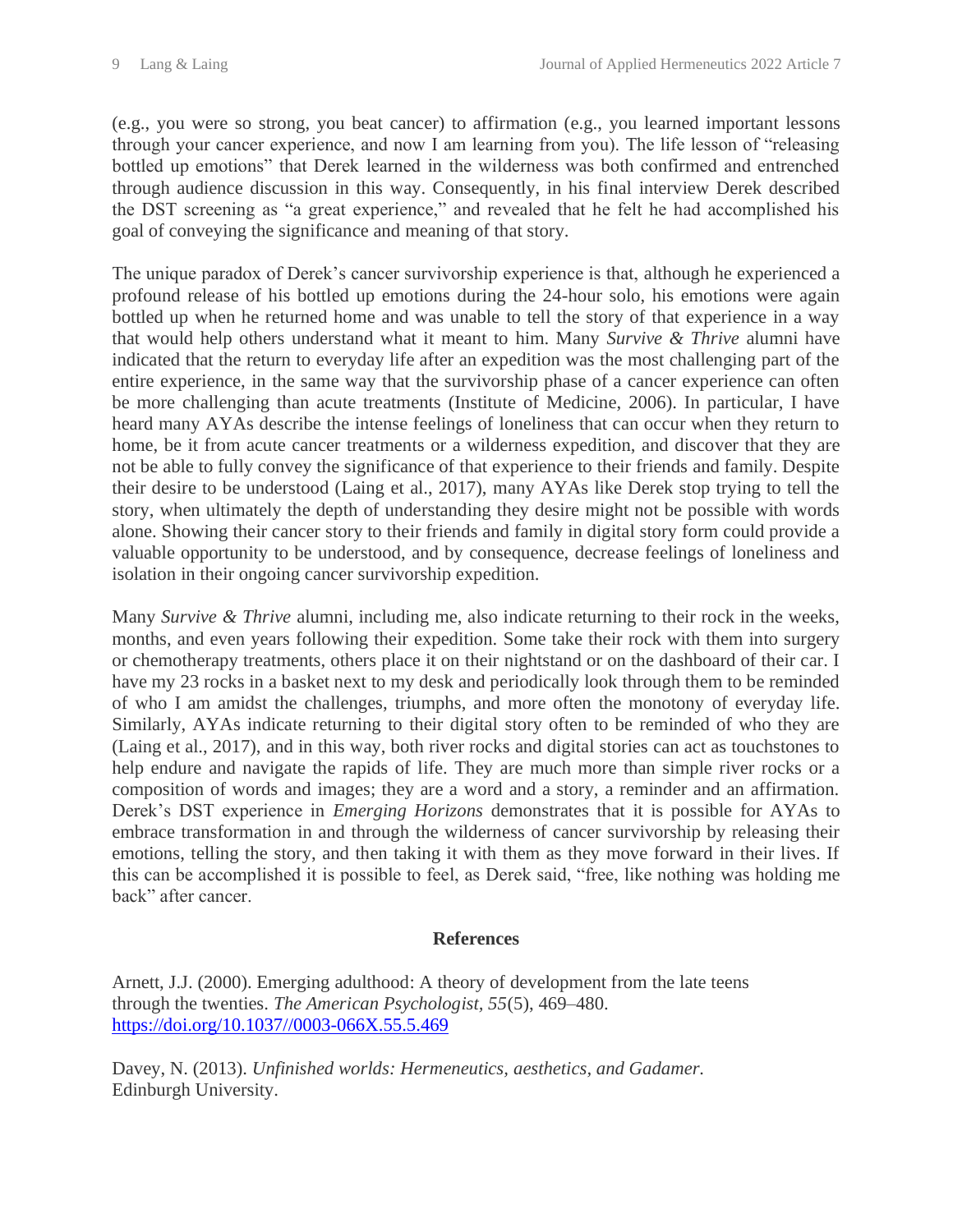Docherty, S.L., Kayle, M., Maslow, G.R., & Santacroce, S.J. (2015). The adolescent and young adult with cancer: A developmental life course perspective. *Seminars in Oncology Nursing, 31*(3), 186-196.<https://doi.org/10.1016/j.soncn.2015.05.006>

Gadamer, H.-G. (1986). The relevance of the beautiful: Art as play, symbol and festival. In R. Bernasconi (Ed.) & N. Walker (Trans.), *The relevance of the beautiful and other essays* (pp. 3-53). Cambridge University. (Original work published 1977)

Gadamer, H.-G. (2007). The universality of the hermeneutical expereince. In R.E. Palmer (Ed. & Trans.), *The Gadamer reader: A bouquet of the later writings* (pp. 72-88). Northwestern University. (Original work published 1966)

Giese-Davis, J., Conrad, A., Nouriani, B., & Spiegel, D. (2008). Exploring emotion-regulation and autonomic physiology in metastatic breast cancer patients: Repression, suppression, and restraint of hostility. *Personality and Individual Differences, 44*(1), 226-237. <https://doi.org/10.1016/j.paid.2007.08.002>

Holland, L.R., Walker, R., Henney, R., Cashion, C.E., & Bradford, N.K. (2020). Adolescents and young adults with cancer: Barriers in access to psychosocial support. *Journal of Adolescent and Young Adult Oncology.* Advance online publication. <https://doi.org/10.1089/jayao.2020.0027>

Institute of Medicine. (2006). *From cancer patient to cancer survivor: Lost in transition.* National Academies.<https://doi.org/10.17226/11468>

Jones, J. M., Fitch, M., Bongard, J., Maganti, M., Gupta, A., D'Agostino, N., & Korenblum, C. (2020). The needs and experiences of post-treatment adolescent and young adult cancer survivors. *Journal of Clinical Medicine, 9*(5), 1444-1459. <https://doi.org/10.3390/jcm9051444>

Kent, E.E., Parry, C., Montoya, M.J., Sender, L.S., Morris, R.A., & Anton-Culver, H. (2012). "You're too young for this": Adolescent and young adults' perspectives on cancer survivorship. *Journal of Psychosocial Oncology, 30*(2), 260–279. <https://doi.org/10.1080/07347332.2011.644396>

Kent, E.E., Smith, A.W., Keegan, T.H., Lynch, C.F., Wu, X.-C., Hamilton, A.S., Kato, I., Schwartz, S.M., & Harlan, L.C. (2013). Talking about cancer and meeting peer survivors: Social information needs of adolescents and young adults diagnosed with cancer. *Journal of Adolescent and Young Adult Oncology, 2*(2), 44-52. <https://doi.org/10.1089/jayao.2012.0029>

Koutrouli, N., Anagnostopoulos, F., & Potamianos G. (2012). Posttraumatic stress disorder and posttraumatic growth in breast cancer patients: A systematic review. *Women & Health, 52*(5), 503-516.<https://doi.org/10.1080/03630242.2012.679337>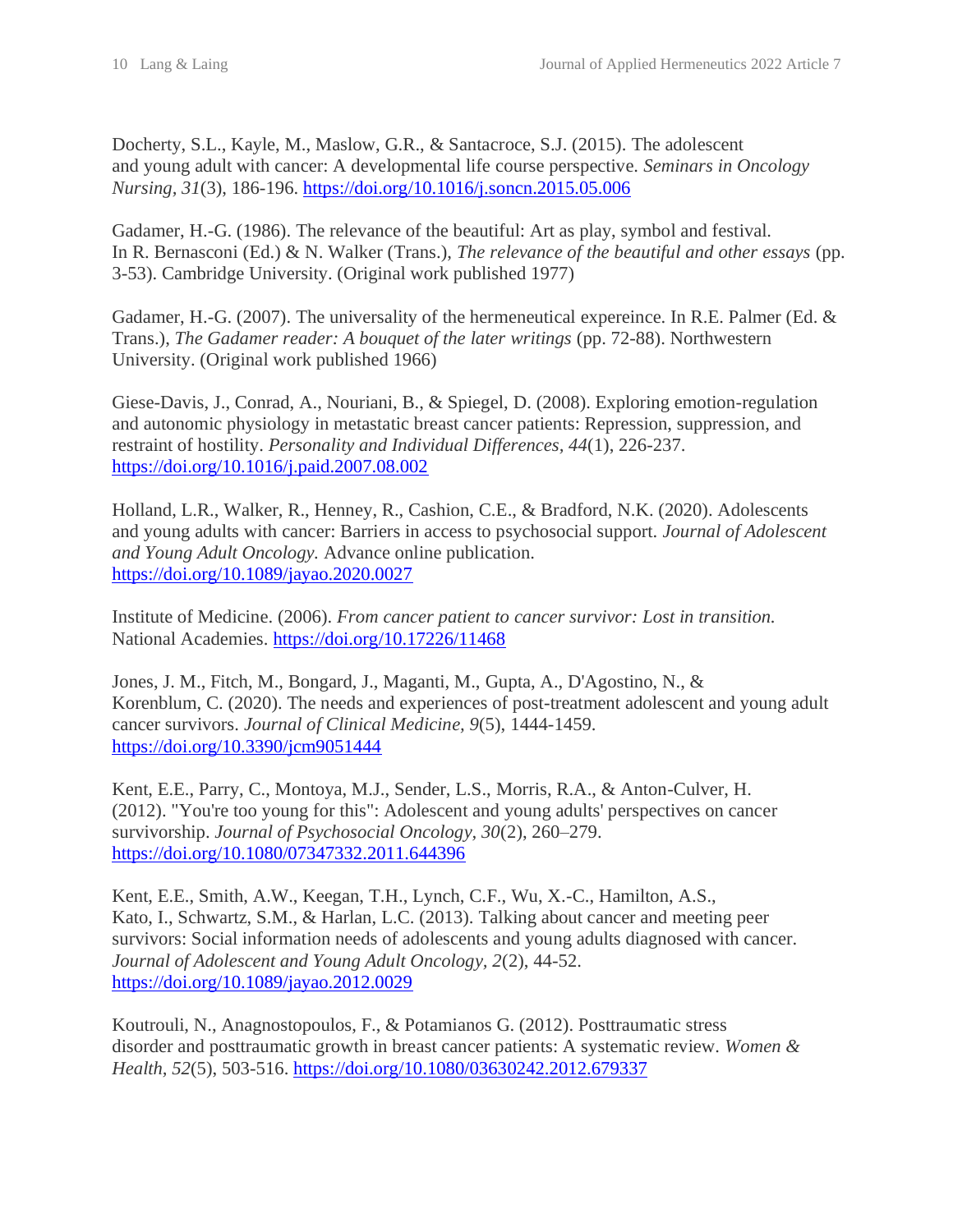Laing, C.M., Moules, N.J., Estefan, A., & Lang, M.J. (2017). Stories that heal: Understanding the effects of creating digital stories with pediatric and adolescent/young adult oncology patients. *Journal of Pediatric Oncology Nursing, 34*(4), 272-282. <https://doi.org/10.1177/1043454216688639>

Lang, M.J., Dort, J.C., Stephen, J., Lamont, L., & Giese-Davis, J. (2020). Narrativeinformed emotion-focused psychotherapy in synchronous, online chat groups for adolescents and young adults with cancer: A proof-of-concept study. *Journal of Adolescent and Young Adult Oncology, 9*(6), 676-682*.* <https://doi.org/10.1089/jayao.2020.0030>

Lang, M.J., Laing, C.M., Ewashen, C., & Moules, N.J. (2020). Digital stories as data: An etymological and philosophical exploration of cocreated data in philosophical hermeneutic health research. *International Journal of Qualitative Methods, 19*(1), 1-9. <https://doi.org/10.1177/1609406920913673>

Lang, M.J., Laing, C.M., Moules, N.J., & Estefan, A. (2019). Words, camera, music, action: A methodology of digital storytelling in a health care setting. *International Journal of Qualitative Methods,* 18, 1-10.<https://doi.org/10.1177/1609406919863241>

Online Etymology Dictionary. (n.d.). *Affirmation*. Retrieved January 9, 2021, from <https://www.etymonline.com/word/affirmation>

Rowland, J. (2007). Survivorship research: Past, present, and future. In P. Ganz (Ed.), *Cancer Survivorship* (pp. 28-42): Springer New York.

Swindoll, C.R. (2005). *Day by day with Charles Swindoll.* Thomas Nelson.

Treadgold, C.L., & Kuperberg, A. (2010). Been there, done that, wrote the blog: The choices and challenges of supporting adolescents and young adults with cancer. *Journal of Clinical Oncology, 28*(32), 4842-4849.<https://doi.org/10.1200/JCO.2009.23.0516>

Weinberger, D.A., Schwartz, G.E., & Davidson, R.J. (1979). Low-anxious, high anxious, and repressive coping styles: Psychometric patterns and behavioral and physiological responses to stress. *Journal of Abnormal Psychology, 88*(4), 369–380. <https://doi.org/10.1037/0021-843X.88.4.369>

Zebrack, B., Bleyer, A., Albritton, K., Medearis, S., & Tang, J. (2006) Assessing the health care needs of adolescent and young adult cancer patients and survivors. *Cancer, 107*(12), 2915-2923.<https://doi.org/10.1002/cncr.22338>

Zebrack, B., & Isaacson, S. (2012). Psychosocial care of adolescent and young adult patients with cancer and survivors. *Journal of Clinical Oncology, 30*(11), 1221-1226. <https://doi.org/10.1200/JCO.2011.39.5467>

Zebrack, B., Kwak, M., Salsman, J., Cousino, M., Meeske, K., Aguilar, C., Embry, L.,